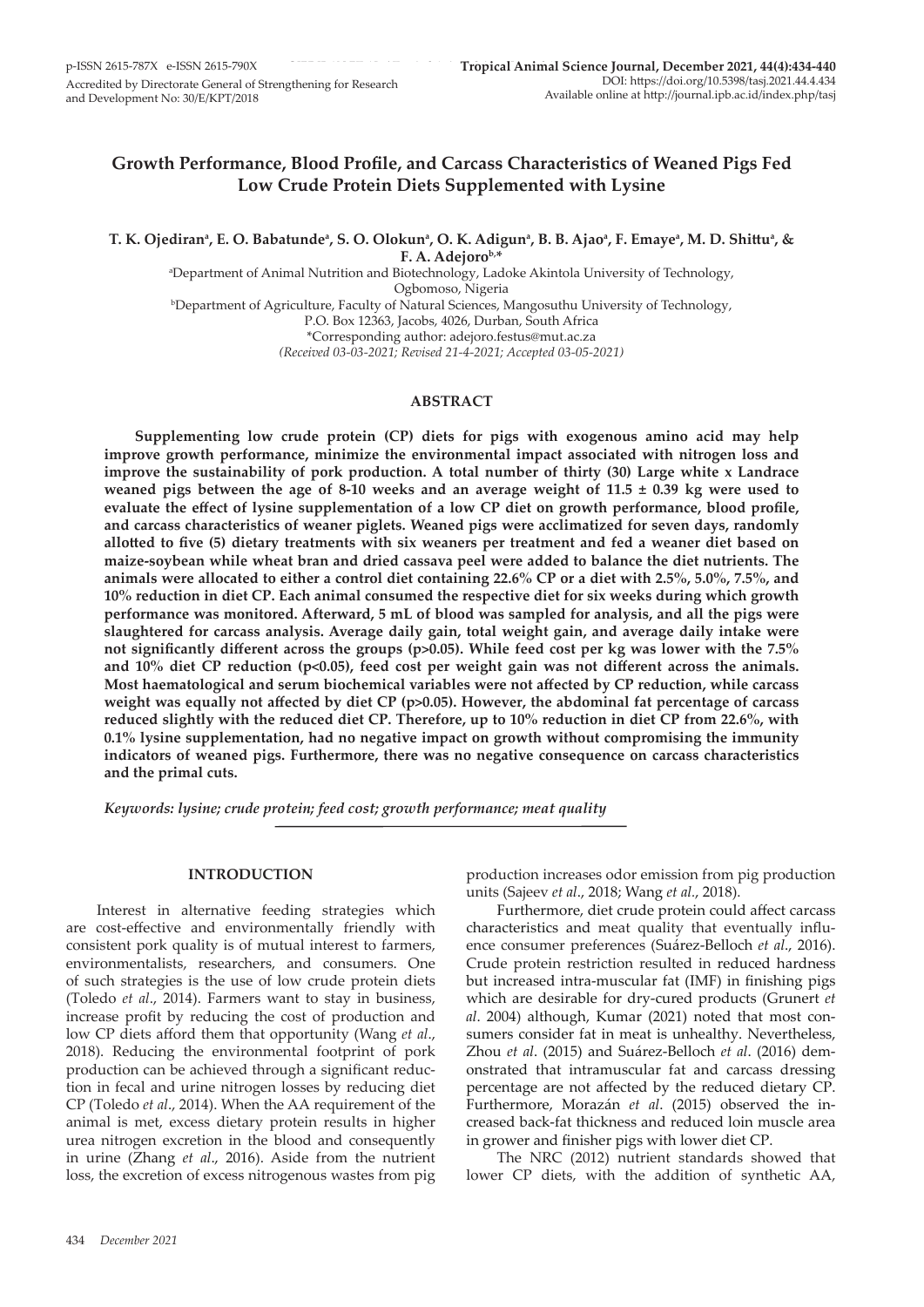especially the first four limiting AAs (L-Lysine, DLmethionine, L-threonine, and L-tryptophan) could improve nitrogen utilization by reducing nitrogen excretion, lower feed cost, and promote intestinal health without compromising pig growth response (Fan *et al*., 2017). Lysine is the first limiting AA for young pigs who utilize them for body protein synthesis (Kahindi *et al.*, 2017). The availability of synthetic AAs has provided the opportunity to reduce diet CP in growing pigs and meet their AA requirement through exogenous AA supplementation.

Despite the standards set by the NRC (2012), which are based on prediction models, there could arise wide variations in animal requirement as a result of breed differences, housing, and management conditions and therefore necessitating scenario-specific evaluations (Zhang *et al*., 2013; Kahindi *et al*., 2017). Only limited studies were carried out under tropical rearing conditions that evaluated AA supplementation under varying diet crude protein regimes. Furthermore, the cost of synthetic AA supplementation juxtaposed with reduced diet crude protein (Kahindi *et al*., 2017; Wang *et al.*, 2018). However, the extent to which diet CP can be reduced with lysine supplementation needs to be established in tropical housing conditions where pigs can be prone to additional heat stress, which often has a confounding impact on their nutritional physiology without compromising the growth performance of the piglet. Therefore, the objective of the current study was to evaluate the effect of a gradual reduction in diet crude protein, with exogenous lysine supplementation, on growth performance and carcass characteristics of piglets raised under warm humid tropical conditions.

#### **MATERIALS AND METHODS**

#### **Ethics Statements**

All procedures involving animal handling, management, and slaughtering were approved by the Animal and Research Ethics Committee of the Ladoke Akintola University of Technology with approval number: ANB/20/19/1132-19P.

#### **Experimental Animals, Management, and Dietary Treatment**

The experiment was carried out at the Piggery Unit of the University (Latitude, 8<sup>0</sup>08'N; Longitude 4<sup>0</sup>15'E; Elevation, 347m). A total number of thirty (30) Large white x Landrace male weaned piglets between the age of age 8-10 weeks and an average weight of  $11.5 \pm 0.39$ kg were selected from the farm stock, adapted for seven days on a weaner feed before the commencement of the experiment. Piglets were weighed and randomly allotted to five (5) dietary treatments in a completely randomized design. Each piglet was housed individually in pens demarcated with iron mesh, and six replicate piglets were allocated to each treatment.

Piglets were offered a maize-soybean based diet with the control diet containing 22.6% CP or alternative diets with 2.5%, 5%, 7.5%, and 10% reduction in CP, corresponding to 22.0%, 21.5%, 20.9%, and 20.4% CP, respectively, while synthetic lysine (0.1% inclusion) was included across the diets (Table 1) to meet the 1.09% standard ileal digestible lysine for growing pigs gaining 600 g per day as recommended by Warnants *et al*. (2003).

#### **Data Collection**

Piglets were fed the respective diets in two daily installments at 07h00 and 16h00 and water was provided *ad-libitum* for 6 weeks. Feed offered and refusals were collected and weighed daily while the bodyweight of each piglet was taken every week. Thereafter, feed intake, average daily gain, and feed conversion ratio were calculated from body weight changes and feed consumption data (Adejoro *et al*., 2013). Feed cost per kg and the economic efficiency of growth were calculated as previously described (Ojediran *et al*., 2017).

At the end of the 6-week growth period, three piglets were randomly selected per treatment, corresponding to 15 piglets, and blood samples were collected via the jugular vein. A sample of blood was collected into sterilized bottles containing Ethylene Diamine Tetra-acetic Acid for the analysis of hematological parameters. A second blood sample was collected inside empty bottles to analyze serum biochemical parameters. Procedures for hematological analysis were as previously described (Ojediran *et al*., 2015). Alanine Transaminase (ALT), Aspartate Transaminase (AST), and Alanine phosphatase (ALP), Total serum protein, globulin, and albumin, total cholesterol, and triglycerides concentrations were analyzed using the Cobas Integra 400 Plus equipment.

All 30 pigs were stunned, slaughtered, and eviscerated using conventional slaughtering techniques and carcass characteristics expressed as bled weight, eviscer-

Table 1. Composition of the experimental diets

| Ingredient $(\%)$                              | Control<br>(T1) | T <sub>2</sub> | T <sub>3</sub> | T <sub>4</sub> | T <sub>5</sub> |
|------------------------------------------------|-----------------|----------------|----------------|----------------|----------------|
| Maize                                          | 51.2            | 51.2           | 51.2           | 51.1           | 49.5           |
| Soybean meal                                   | 29.0            | 29.0           | 29.0           | 29.0           | 28.0           |
| Wheat offal                                    | 13.9            | 9.20           | 4.61           | 0.00           | 0.00           |
| Fish meal                                      | 4.00            | 4.00           | 4.00           | 4.00           | 4.00           |
| Cassava peel meal                              | 0.00            | 4.70           | 9.29           | 13.9           | 16.5           |
| Limestone                                      | 1.20            | 1.20           | 1.20           | 1.20           | 1.20           |
| Lysine                                         | 0.10            | 0.10           | 0.10           | 0.10           | 0.10           |
| Salt                                           | 0.50            | 0.50           | 0.50           | 0.50           | 0.50           |
| $1$ Premix                                     | 0.20            | 0.20           | 0.20           | 0.20           | 0.20           |
| Total                                          | 100             | 100            | 100            | 100            | 100            |
| Nutrient composition                           |                 |                |                |                |                |
| Crude protein                                  | 22.6            | 22.0           | 21.5           | 20.9           | 20.4           |
| <sup>2</sup> Metabolizable energy<br>(Kcal/kg) | 2881            | 2876           | 2872           | 2866           | 2707           |
| <sup>2</sup> Lysine                            | 1.19            | 1.17           | 1.15           | 1.13           | 1.12           |

Note: <sup>1</sup>supplied the following (per kg feed): vitamin A, 12 500 IU; vitamin D3, 5 000 IU; vitamin E, 40 mg; vitamin K3, 2 mg; vitamin B1, 3 mg; vitamin B2, 5.5 mg; niacin, 55 mg; calcium pantothenate, 11.5 mg; vitamin B6, 5 mg; vitamin B12, 25 mg; folic acid, 1 mg; biotin, 50 mg; choline chloride, 500 mg; mangane¬se, 300 mg; iron, 120 mg; zinc, 80 mg; copper, 85 mg; iodine, 1.5 mg; cobalt, 3 mg; selenium, 1.2 mg; anti-oxidant, 120 mg. ²Calculated composition.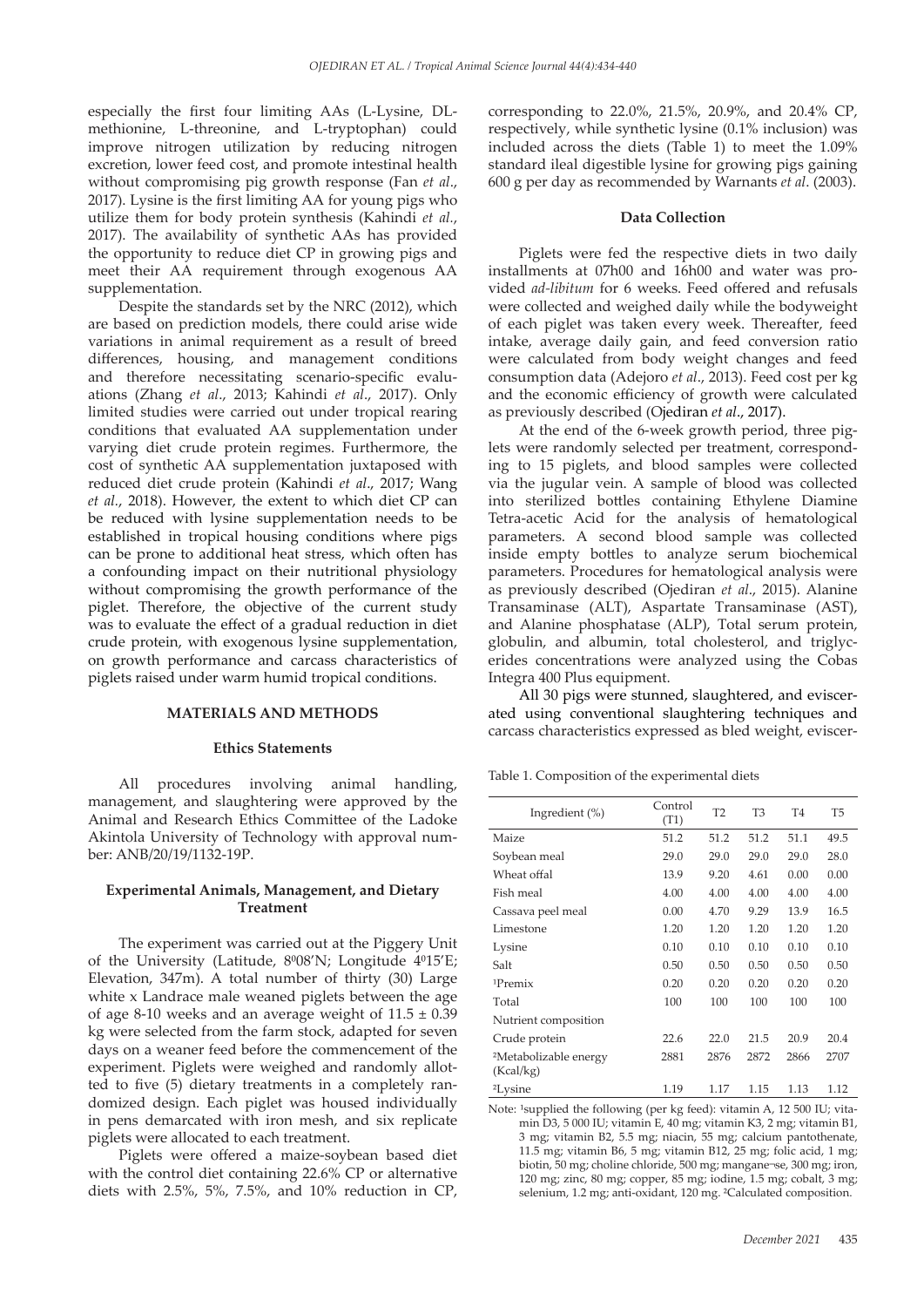ated weight, carcass weight, jowl, boston butt, picnic shoulder, loin, spare rib, belly, ham trotters, and head.

#### **Data and Statistical Analysis**

All collected data were analyzed using the one-way analysis of variance technique of SAS (SAS Institute. Inc.: Cary, NC, USA,). Significantly different means among variables were separated using New Duncan's Multiple Range Test at p<0.05.

#### **RESULTS**

The growth performances of the weaned pigs fed diets with varying CP levels with Lysine supplementation are shown in Table 2. Diet CP level did not affect total weight gain, average daily gain, average daily intake, and feed conversion ratio (p>0.05). The average daily gain of the pigs ranged from 490-550 g/day. Reducing diet CP with exogenous lysine supplementation did not have any linear or quadratic effect on any growth or feed intake parameters (p>0.05).

Reducing diet crude protein from 22.6% to 20.9% (7.5% reduction) and 20.4% (10% reduction) resulted in significantly lower feed cost (p<0.05). However, feed cost per weight gain and efficiency of gain was not significantly different across the animals regardless of their diet CP (p>0.05) (Table 3).

The varying crude protein contents of diets with supplemental lysine did not affect most of the hematological parameters in weaner pigs (p>0.05) (Table 4). Nevertheless, white blood cell counts and hematocrit concentration varied significantly across diet with different CP level (p<0.05). Decreased diet CP resulted in increased WBC and hematocrit concentration. Results

on serum biochemistry analysis showed that decreasing diet CP from 22.6 to 20.4 in weaner pigs with supplementary lysine did not affect Aspartate Transaminase<br>(AST), Alkaline Transaminase (ALT), Alkaline (AST), Alkaline Transaminase Phosphate (ALP), Creatinine, Urea, Uric acid, Total Cholesterol (TCHO), Triglyceride (TAG), High-density lipoprotein, Total Protein, and Albumin concentration of the pigs (p>0.05) (Table 5). However, globulin concentration was higher when diet CP was reduced by 5% and 7.5% but only slightly higher when diet CP reduced by 2.5% and 10%.

Table 6 shows the carcass characteristics and primal cuts of slaughtered pigs fed diet with different crude protein contents with added dietary lysine. The bled weight, eviscerated weight, buston butt, picnic shoulder, loin, spare rib, belly, ham, trotters, and head as a percentage of live weight were significantly influenced by diet CP (p<0.05). However, carcass weight and jowl (p>0.05) were not affected. Reducing the diet CP by 2.5% from 22.6 resulted in significantly lower live weight at slaughter but bled weight was only affected at a 10% reduction in CP (20.4% diet CP). Furthermore, the abdominal fat percentage was slightly lower with the reduced diet CP.

### **DISCUSSION**

Gloaguen *et al*. (2014) observed that in pig production, the need for dietary protein is a need for amino acids, which affects the growth response. The addition of the first limiting AA (L-lysine, DL-methionine, L-threonine, and L-tryptophan) to low crude protein diets had been established for an ideal dietary protein ratio. However, Wang *et al*. (2018) reported that discrepancies in growth response owing to the use of low

| Table 2. Growth performance of weaned pigs fed diets with decreasing crude protein, and with lysine supplementation |  |  |  |
|---------------------------------------------------------------------------------------------------------------------|--|--|--|
|                                                                                                                     |  |  |  |

|                              | Treatments   |      |                |                |                |            |           |      |      |
|------------------------------|--------------|------|----------------|----------------|----------------|------------|-----------|------|------|
| Variables                    | Control (T1) | T2   | T <sub>3</sub> | T <sub>4</sub> | T <sub>5</sub> | <b>SEM</b> | Treatment | Lin  | Ouad |
| Initial weight (kg)          | 11.4         | 11.4 | 11.5           | 11.6           | 11.7           | 0.39       | 0.99      | 0.84 | 0.97 |
| Final weight (kg)            | 34.5         | 34.4 | 32.7           | 32.2           | 33.3           | 0.86       | 0.93      | 0.53 | 0.66 |
| Total weight gain (kg)       | 23.1         | 22.9 | 21.2           | 20.6           | 21.7           | 0.68       | 0.79      | 0.35 | 0.57 |
| Average daily gain (g/d)     | 550          | 546  | 504            | 491            | 516            | 16.2       | 0.76      | 0.35 | 0.57 |
| Total feed intake (kg)       | 50.8         | 50.3 | 51.1           | 50.7           | 50.0           | 1.85       | 1.00      | 0.94 | 0.93 |
| Average daily intake $(g/d)$ | 1209         | 1197 | 1216           | 1208           | 1189           | 44.0       | 1.00      | 0.94 | 0.93 |
| Feed conversion ratio        | 2.19         | 2.18 | 2.42           | 2.47           | 2.29           | 0.05       | 0.24      | 0.16 | 0.20 |

Note: Diet includes control (22.6% CP) or T2 (22.0%), T3 (21.5%), T4 (20.9%) & T5 (20.4%) crude protein corresponding to 2.5%, 5.0%, 7.5%, and 10% reduction, respectively. Treatment, effect of treatment; Lin, linear effect of diet CP; Quad, quadratic effect of diet CP.

|  |  |  | Table 3. Economic indices of weaned pigs fed diets with decreasing crude protein, and with lysine supplementation |
|--|--|--|-------------------------------------------------------------------------------------------------------------------|
|--|--|--|-------------------------------------------------------------------------------------------------------------------|

| Variables                    | Control (T1)     | T <sub>2</sub> | T <sub>3</sub>     | T4                | T <sub>5</sub> | <b>SEM</b> | P-value |
|------------------------------|------------------|----------------|--------------------|-------------------|----------------|------------|---------|
| Feed Cost $(\sqrt[k]{kg})$   | 125 <sup>a</sup> | $123^{ab}$     | 120 <sub>abc</sub> | 118 <sup>bc</sup> | 115c           | 0.02       | 0.02    |
| Feed Cost/Weight gain (N/kg) | 189              | 190            | 208                | 212               | 202            | 0.43       | 0.43    |
| Economic efficiency of gain  | 233              | 236            | 219                | 224               | 253            | 0.70       | 0.71    |

Note:  $\mathbb{N}$ = Nigerian Naira; SEM= standard error of mean. Diet includes control (22.6% CP) or T2 (22.0%), T3 (21.5), T4 (20.9%) & T5 (20.4%) crude protein corresponding to 2.5%, 5.0%, 7.5%, and 10% reduction, respectively.  $a_{bc}$  means in the same row with different superscripts differ significantly  $(p<0.05)$ .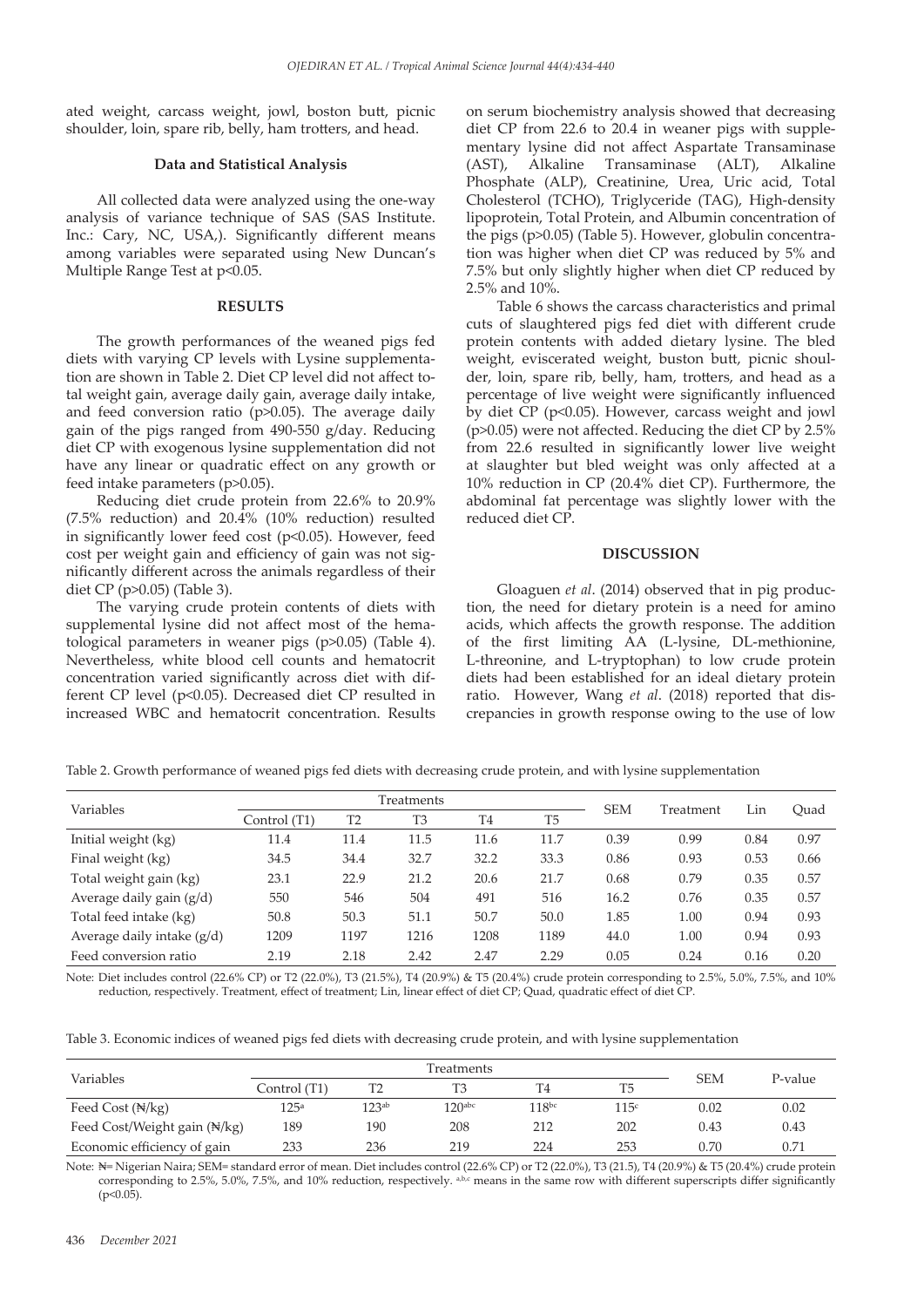|                                    |                   | Treatments         |                |                       |                    |            |         |  |
|------------------------------------|-------------------|--------------------|----------------|-----------------------|--------------------|------------|---------|--|
| Variables                          | Control (T1)      | T <sub>2</sub>     | T <sub>3</sub> | T <sub>4</sub>        | T <sub>5</sub>     | <b>SEM</b> | P-value |  |
| White blood cell $(x 10^9/\mu L)$  | 3.45 <sup>b</sup> | 6.40 <sup>ab</sup> | 12.90a         | $10.70$ <sup>ab</sup> | 7.70 <sup>ab</sup> | 1.21       | 0.05    |  |
| Red blood cell $(x 10^{12}/\mu L)$ | 4.56              | 6.11               | 7.76           | 4.14                  | 7.55               | 0.62       | 0.21    |  |
| Hematocrit $(\%)$                  | 30.5 <sup>b</sup> | 42.3 <sup>ab</sup> | 48.9ab         | 29.4 <sup>b</sup>     | 54.6 <sup>a</sup>  | 3.78       | 0.01    |  |
| Hemoglobin (g/dL)                  | 8.90              | 11.20              | 14.30          | 8.35                  | 14.60              | 1.00       | 0.13    |  |
| MCV(f)                             | 73.9              | 71.6               | 64.0           | 74.5                  | 73.1               | 1.86       | 0.41    |  |
| $MCH$ (pg)                         | 27.0              | 21.3               | 18.5           | 20.1                  | 19.9               | 1.39       | 0.53    |  |
| MCHC(g/L)                          | 35.0              | 29.2               | 28.1           | 28.4                  | 27.1               | 1.36       | 0.49    |  |
| Lymphocytes $(\%)$                 | 41.4              | 41.9               | 61.0           | 35.6                  | 55.0               | 4.97       | 0.52    |  |
| Granulocyte (%)                    | 44.3              | 40.6               | 31.8           | 54.3                  | 38.3               | 3.94       | 0.5     |  |
| $RDW$ $%$                          | 17.1              | 14.4               | 14.2           | 14.3                  | 14.3               | 0.43       | 0.31    |  |
| Platelets ( $x 10^9/\mu L$ )       | 524               | 375                | 555            | 571                   | 364                | 60.4       | 0.75    |  |
| MPV(f)                             | 12.90             | 8.92               | 9.08           | 11.48                 | 10.05              | 0.75       | 0.54    |  |
| PDW                                | 41.3              | 35.5               | 34.0           | 38.8                  | 39.0               | 1.45       | 0.63    |  |
| PCT $(\% )$                        | 0.63              | 0.35               | 0.54           | 0.64                  | 0.37               | 0.08       | 0.67    |  |

Table 4. Hematological variables of weaned pigs fed diets with decreasing crude protein, and with lysine supplementation

Note: MCV= mean corpuscular volume; MCH= mean corpuscular hemoglobin; MCHC= mean corpuscular hemoglobin concentration, MPV= mean platelet volume; PDW= platelet distribution width; PCT= platelet count. Diet includes control (22.6% CP) or T2 (22.0%), T3 (21.5), T4 (20.9%) & T5 (20.4%) crude protein corresponding to 2.5%, 5.0%, 7.5%, and 10% reduction, respectively. a,b,c means in the same row with different superscripts differ significantly (p<0.05).

Table 5. Serum biochemistry of weaned pigs fed diets with decreasing crude protein, and with lysine supplementation

| Variables             | Treatments        |                    |                   |                |                    |            | P-value |
|-----------------------|-------------------|--------------------|-------------------|----------------|--------------------|------------|---------|
|                       | Control (T1)      | T <sub>2</sub>     | T <sub>3</sub>    | T <sub>4</sub> | T <sub>5</sub>     | <b>SEM</b> |         |
| AST (U/L)             | 31.9              | 31.5               | 34.3              | 42.3           | 50.6               | 3.83       | 0.49    |
| ALT (U/L)             | 18.6              | 17.5               | 20.2              | 21.7           | 22.8               | 1.50       | 0.84    |
| ALP(U/L)              | 54.5              | 63.7               | 79.4              | 46.7           | 36.8               | 6.37       | 0.23    |
| Creatinine (µmol/L)   | 95.5              | 84.5               | 71.6              | 65.5           | 66.7               | 5.20       | 0.41    |
| Urea $(\mu mol/L)$    | 19.0              | 19.6               | 15.4              | 16.6           | 18.6               | 1.37       | 0.89    |
| Uric acid $(mg/dL)$   | 7.11              | 9.26               | 19.6              | 17.0           | 12.8               | 1.90       | 0.24    |
| TCHO (mg/dL)          | 127               | 115                | 124               | 123            | 118                | 7.00       | 0.99    |
| Triglyceride (mg/dL)  | 77.3              | 68.6               | 100               | 94.1           | 88.4               | 6.73       | 0.64    |
| $HDL$ (mg/dL)         | 35.5              | 46.9               | 44.7              | 53.1           | 50.4               | 5.69       | 0.95    |
| Total protein $(g/L)$ | 4.81              | 6.88               | 8.42              | 8.42           | 8.14               | 0.52       | 0.20    |
| Albumin $(g/L)$       | 2.63              | 3.25               | 3.62              | 3.61           | 3.60               | 0.15       | 0.27    |
| Globulin $(g/L)$      | 2.18 <sup>b</sup> | 3.63 <sup>ab</sup> | 4.80 <sup>a</sup> | 4.81a          | 4.53 <sup>ab</sup> | 0.37       | 0.02    |

Note: AST= Aspartate Transaminase; ALT= Alkaline Transaminase; ALP= Alkaline Phosphate; TCHO= Total Cholesterol; TAG= Triglyceride. Diet includes control (22.6% CP) or T2 (22.0%), T3 (21.5), T4 (20.9%) & T5 (20.4%) crude protein corresponding to 2.5%, 5.0%, 7.5%, and 10% reduction, respectively. a,b,c means in the same row with different superscripts differ significantly ( $p$ <0.05).

crude protein (LCP) diets might be attributed to CP levels used in relation to the control diet, feed ingredient type, the pattern of feeding (restricted or ad-libitum), and the experimental conditions. The lack of differences in growth response observed in the current study agrees with the report of Aquilani *et al.* (2019) on Cinta Senese pigs reared in a temperate environment. Similarly, A 3% reduction in diet CP with the exogenous supplementation of essential AA showed that growth performances of grower-finisher pigs were not affected (Prandini *et al*., 2013), but a reduction in growth response was observed by Roux *et al*. (2011). Consequently, Mansilla *et al*. (2017) noted that total nitrogen availability might be the reason for the declining growth response associated with reduced diet CP.

The use of LCP diets in pigs had been demonstrated to reduce the cost of feed (Wang *et al*., 2018), and although the current result validates this, feed cost per weight gain was not different across the treatments. Zhang *et al*. (2010) stated that in China, 10 g/kg of diet CP reduction could translate to about a 1.50% decrease in feed cost. However, this decrease feed cost is subject to the other market forces like feed ingredient price, feed efficiency to weight gain, and premium price of the product. From this experiment, feed cost per weight gain and the economic efficiency of gain were not affected by diet CP reduction. This is contrary to the report of Ojediran *et al*. (2017) on broiler chickens.

The white blood cell count (WBC) and hematocrit concentrations increased as diet CP reduced although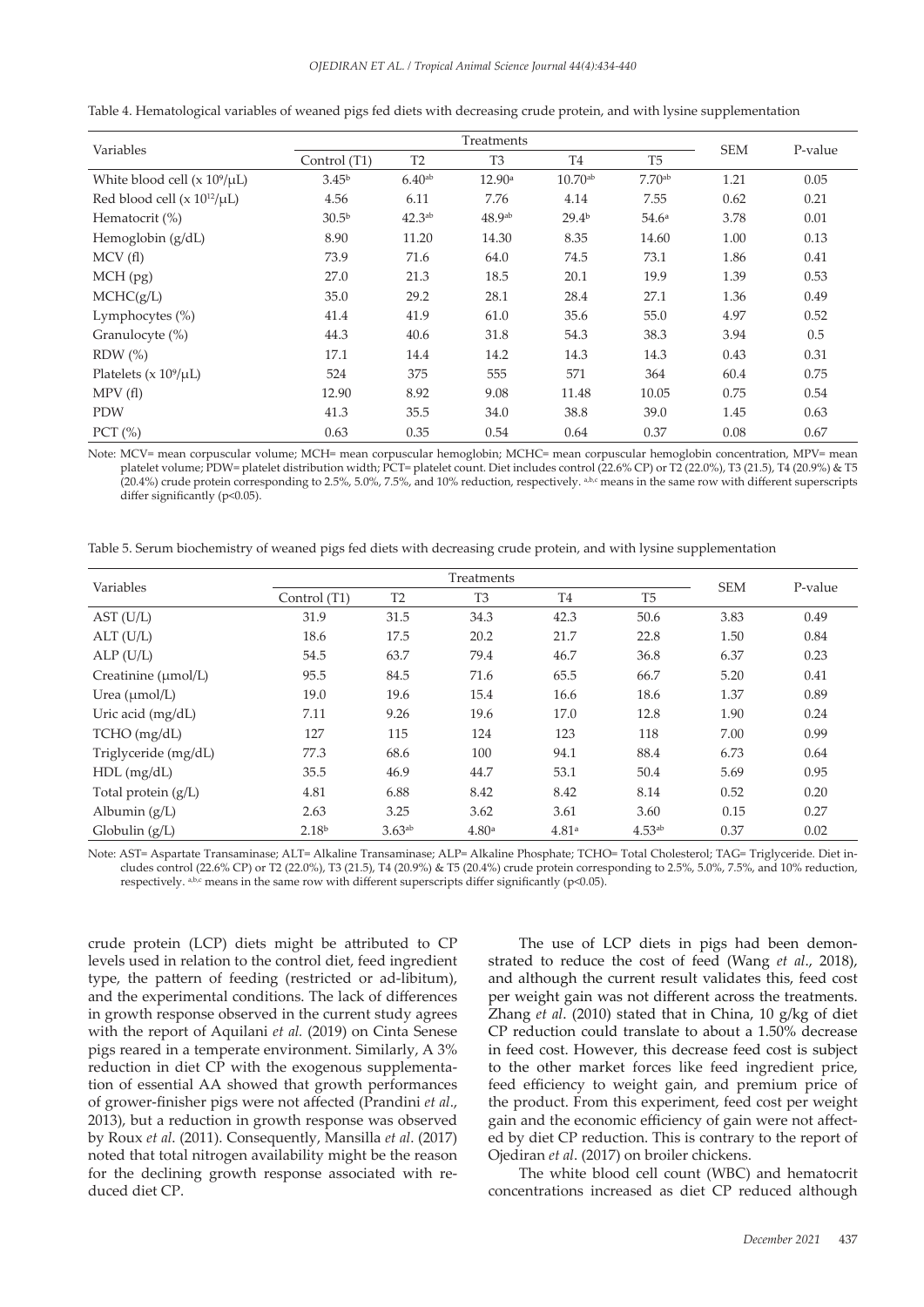| Variables (% liveweight)  |                    | <b>SEM</b>           | P-value            |                      |                    |       |        |
|---------------------------|--------------------|----------------------|--------------------|----------------------|--------------------|-------|--------|
|                           | Control (T1)       | T <sub>2</sub>       | T <sub>3</sub>     | T <sub>4</sub>       | T <sub>5</sub>     |       |        |
| <b>Bled Weight</b>        | 97.07 <sup>a</sup> | 96.31a               | 97.55a             | 97.49 <sup>a</sup>   | 93.95 <sup>b</sup> | 0.38  | < 0.01 |
| <b>Eviscerated Weight</b> | 69.72 <sup>b</sup> | $70.20^{ab}$         | 72.55a             | $70.75^{ab}$         | $71.45^{ab}$       | 0.39  | 0.01   |
| Carcass Weight            | 59.44              | 59.2                 | 59.03              | 58.97                | 58.47              | 0.41  | 0.97   |
| Jowl                      | 1.51               | 1.38                 | 2.39               | 3.06                 | 2.9                | 0.28  | 0.16   |
| Boston butt               | 8.70 <sup>b</sup>  | 8.07 <sup>b</sup>    | 11.50a             | 9.36 <sup>b</sup>    | 9.35 <sup>b</sup>  | 0.38  | 0.02   |
| Picnic Shoulder           | 11.38 <sup>b</sup> | $12.35^{ab}$         | 10.63 <sup>b</sup> | 13.70a               | 11.13 <sup>b</sup> | 0.37  | 0.04   |
| Loin                      | 11.94a             | $10.34^{ab}$         | 10.16 <sup>b</sup> | 10.06 <sup>b</sup>   | 10.16 <sup>b</sup> | 0.24  | 0.03   |
| Sparerib                  | 3.91a              | $3.64$ <sup>ab</sup> | 3.44 <sup>b</sup>  | 3.46 <sup>b</sup>    | 2.94c              | 0.1   | < 0.01 |
| Belly                     | 3.92 <sup>b</sup>  | 4.86 <sup>a</sup>    | 4.43a              | 3.79 <sup>b</sup>    | 4.52 <sup>a</sup>  | 0.12  | < 0.01 |
| Ham                       | 16.86a             | $15.57^{ab}$         | 15.01 <sup>b</sup> | 16.51a               | 16.77a             | 0.25  | 0.04   |
| Trotters                  | 0.02 <sup>b</sup>  | 0.02 <sup>b</sup>    | 0.03 <sup>b</sup>  | 0.50 <sup>a</sup>    | 0.03 <sup>b</sup>  | 0.003 | 0.01   |
| Head                      | 9.16 <sup>a</sup>  | 8.36 <sup>ab</sup>   | 7.22c              | 7.47 <sup>bc</sup>   | 7.89bc             | 0.22  | 0.01   |
| Abdominal fat             | 0.60 <sup>a</sup>  | 0.51 <sup>ab</sup>   | 0.40 <sub>ab</sub> | $0.48$ <sup>ab</sup> | 0.30 <sup>b</sup>  | 0.04  | 0.01   |

Table 6. Carcass characteristics and primal cuts of weaned pigs fed diets with decreasing crude protein, and with lysine supplementation

Note: Diet includes control (22.6% CP) or T2 (22.0%), T3 (21.5), T4 (20.9%) & T5 (20.4%) crude protein corresponding to 2.5%, 5.0%, 7.5%, and 10% reduction, respectively. a,b,c means in the same row with different superscripts differ significantly ( $p$ <0.05).

the data was characterized by a wide variability due to the smaller number of animals sampled for analysis. It is not clear if the marked increases in WBC values in diets T3-T5 are associated with the reduced diet CP because reduced blood iron profile can result in elevated WBC (Estienne *et al*., 2019). Both reduced iron and high WBC above the normal range are indicators of impaired immune function in animals. Bhattarai *et al*. (2015) observed a wide range of normal WBC values (8.7-37.9 × 103 cells/µL) in weaner pigs under experimental conditions. Nevertheless, Kim *et al*. (2007) proved that LCP diets with adequate AA have the same biological effects on protein synthesis and the immunological defense of weaned pigs as higher CP diets. Van der Meer *et al*. (2017) reported that pigs fed LCP diets supplemented with AA under stress could modify immune status and improve the resistance to subclinical and clinical diseases. However, lysine deficiency would not directly affect the host immune response but would limit the synthesis of proteins (including cytokines) and the proliferation of lymphocytes (Peng *et al.*, 2016). Lysine inclusion in this study may have helped sustain the concentration of immune indicators in the pigs receiving reduced CP since lysine could modulate the metabolism of arginine, a key amino acid linked with immune function (Peng *et al.*, 2016). Hematocrit level reported in this study and the corpuscular parameters is the indications that the pigs were not in anemic condition (Oluwole and Omitogun, 2016).

The non-significant serum biochemistry parameters showed that the feeds were well tolerated and reduced CP did not affect the animal's physiology as noted by Zheng *et al*. (2016). This result is similar to the observation of Bindas *et al*. (2015). Serum urea nitrogen, the main nitrogenous end-product of protein catabolism (Zhang *et al*., 2016), is an indicator of reduced nitrogen excretion from blood to urine used as a measure of nitrogen released to the environment advantage of using LCP diets (Morales *et al*., 2015). Serum albumin will

increase when protein intake exceeds the amount required for growth and maintenance. Cholesterol level is influenced by the type of feed consumed, while triglycerides are chains of high energy fatty acids necessary to provide energy for the cell to function. High levels of cholesterol and triglycerides have been associated with heart diseases (He *et al*., 2004). From this study, reducing diet CP did not have any deleterious effect on the liver and kidney function based on the concentration of the diagnostic markers such as AST, ALT, ALP and creatinine. These serum enzymes are very reliable indicators of liver and kidney function in animals (Ojediran *et al*., 2019).

Contrary to reports of some researchers (Figueroa *et al.,* 2012; Wang *et al*., 2018) that pigs fed LCP diets had challenges of fatter carcasses, this study proves otherwise. However, while these authors focused on backfat thickness, the current study evaluated abdominal fat deposition in the growing pigs. Kerr *et al*. (2003) had noted the relationship between abdominal fat deposition and the availability of excess dietary energy in LP diets. The reason for the low fat-deposition in LCP diets compared to the pigs fed control diet in this study could be linked to the balance of amino acids, particularly the balance between lysine and branched-chain AA (L-leucine/ arginine) (Zhang *et al*., 2016). Balanced AA favors tissue protein synthesis compared to fat deposition because the metabolism of energy substrates is regulated through nitric oxide production (Rezaei *et al*., 2013; Liu *et al*., 2015). Previous studies on finishing pigs showed that decreasing diet CP with adequate lysine and proper AA balance resulted in lower fat deposition, whereas decreasing diet CP without balancing AA resulted in higher fat deposition (Wood *et al*., 2013). Furthermore, Wang *et al*. (2018) reported that an imbalance of energy to nitrogen might be the primary reason for the fatter carcass in pigs fed LCP diets which may be avoided by adopting the net energy system and balanced AA.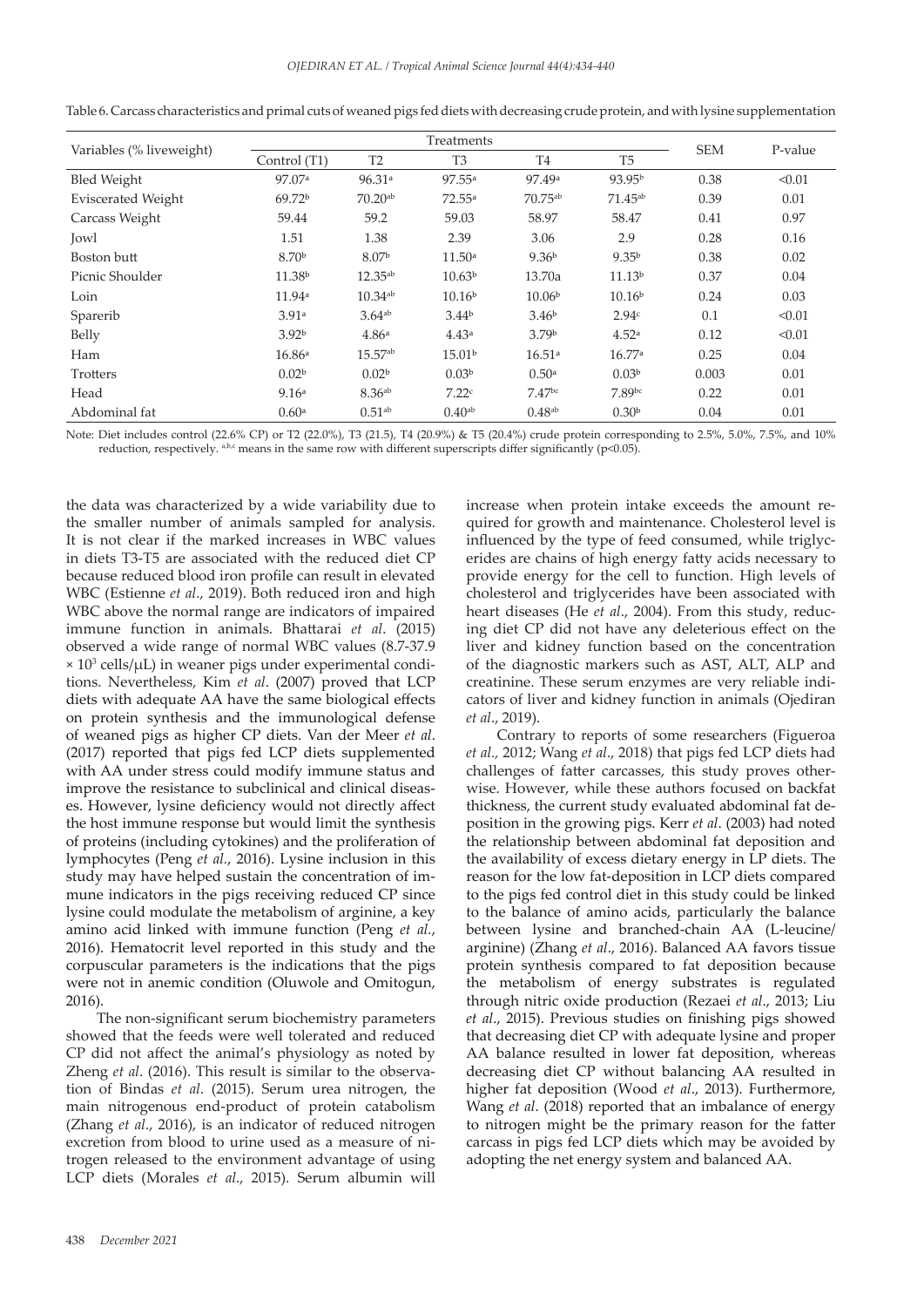### **CONCLUSION**

Adequate lysine supplementation when diet CP is reduced by up to 10% had no negative impact on the growth performance of the growing pigs. Although feed cost was slightly lower at 7.5% CP reduction, feed cost per kg weight gain was not significantly different across the animals. Equally, there was no negative impact on pig's hematological, serum biochemical, and carcass characteristics.

## **CONFLICT OF INTEREST**

The authors declare that there is no conflict of interest with any financial, personal, or other relationships with other people or organization related to the material discussed in the manuscript.

#### **REFERENCES**

- **Adejoro, F. A., T. I. Ijadunola, O. M. Odetola, & B. A. Omoniyi.**  2013. Effect of sun-dried, soaked and cooked wild cocoyam (Colocasia esculenta) meal on the growth performance and carcass characteristics of broilers. Livest. Res. Rural Dev. 25: 1-7.
- **Aquilani, C., F. Sirtori, O. Franci, A. Acciaioli, R. Bozzi, A. Pezzati, & C. Pugliese.** 2019. Effects of protein restriction on performances and meat quality of cinta senese pig reared in an organic system. Animals 9: 310. https://doi. org/10.3390/ani9060310
- **Bhattarai, S. & J.P. Nielson.** 2015. Early indicators of iron deficiency in large piglets at weaning. J. Swine Health Prod. 23:10-17.
- **Bindas, L., I. Maskal'ova, & L. Bujnak.** 2015. The effect of protein metabolism on weanlings blood parameter level. Acta Fytotech Zootech. 18:76-78. https://doi.org/10.15414/ afz.2015.18.03.76-78
- **Estienne, M., S. Clark-Deener, & K. Williams.** 2019. Growth performance and hematology characteristics in pigs treated with iron at birth and weaning and fed a nursery diet supplemented with a pharmacological level of zinc oxide. J. Swine Health Prod. 27:64-75.
- **Fan, P., P. Liu, P. Song, X. Chen, & X. Ma.** 2017. Moderate dietary protein restriction alters the composition of gut microbiota and improves ileal barrier function in adult pig model. Sci Rep-Uk. 7:43412. https://doi.org/10.1038/ srep43412
- **Figueroa, J. L., J. Estrada, V. Zamora, J. L. Cordero, M. T. Sánchez-Torres, R. Nieto, & J. M. F. Copado.** 2012. Digestible lysine levels in low-protein diets supplemented with synthetic amino acids for nursery, growing, and finishing barrows. Irish J. Agr. Food Res. 33-44.
- **Gloaguen, M., N. Le Floc'H, E. Corrent, Y. Primot, & J. van Milgen.** 2014. The use of free amino acids allows formulating very low crude protein diets for piglets. J. Anim. Sci. 92:637-44. https://doi.org/10.2527/jas.2013-6514
- **Grunert, K.G., L. Bredahl, & K. Brunsø.** 2004. Consumer perception of meat quality and implications for product development in the meat sector-a review. Meat Sci. 66:259-72. https://doi.org/10.1016/S0309-1740(03)00130-X
- **He, Y., T. H. Lam, L. S. Li, S. F. He, & B. Q. Liang.** 2004. Triglyceride and coronary heart disease mortality in a 24 year follow-up study in Xi'am, China. Ann. Epid. 14: 1. https://doi.org/10.1016/S1047-2797(03)00069-3
- **Kahindi, R. K., J. K. Htoo, & C. M. Nyachoti.** 2017. Dietary lysine requirement for 7-16 kg pigs fed wheat-corn-soybean

meal-based diets. J. Anim. Physiol. Anim. Nutr. (Berl). 101: 22-29. https://doi.org/10.1111/jpn.12491

- **Kerr, B. J., L. L. Southern, T. D. Bidner, K. G. Friesen, & R. A. Easter.** 2003. Influence of dietary protein level, amino acid supplementation, and dietary energy levels on growing-finishing pig performance and carcass composition. J. Anim. Sci. 81:3075-87. https://doi.org/10.2527/2003.81123075x
- **Kim, S.W., R. D. Mateo, Y. Yin, & G. Wu.** 2007. Functional amino acids and fatty acids for enhancing production performance of sows and piglets. Asian-Australas. J. Anim. Sci. 20:295-306. https://doi.org/10.5713/ajas.2007.295
- **Kumar, Y.** 2021. Development of low-fat/reduced-fat processed meat products using fat replacers and analogues. Food Rev. Int. 37: 296-312. https://doi.org/10.1080/87559129.201 9.1704001
- **Liu Y., F. Li, L. He, B. Tan, J. Deng, X. Kong, Y. Li, M. Geng, Y. Yin, & G. Wu.** 2015. Dietary protein intake affects expression of genes for lipid metabolism in porcine skeletal muscle in a genotype-dependent manner. Brit. J. Nutr. 113:1069-77. https://doi.org/10.1017/S0007114514004310
- **Mansilla, W.D., J. K. Htoo, & C. F. M. de Lange.** 2017. Nitrogen from ammonia is as efficient as that from free amino acids or protein for improving growth performance of pigs fed diets deficient in nonessential amino acid nitrogen. J. Anim. Sci. 95:3093-102. https://doi.org/10.2527/jas.2016.0959
- **Morales, A., L. Buenabad, G. Castillo, N. Arce, B. A. Araiza, J. K. Htoo, & M. Cervantes.** 2015. Low protein amino acidsupplemented diets for growing pigs: effect on expression of amino acid transporters, serum concentration, performance, and carcass composition. J. Anim. Sci. 93:2154-64. https://doi.org/10.2527/jas.2014-8834
- **Morazán, H., J. Alvarez-Rodriguez, A. R. Seradj, J. Balcells, & D. Babot.** 2015. Trade-offs among growth performance, nutrient digestion and carcass traits when feeding low protein and/or high neutral-detergent fiber diets to growing finishing pigs. Anim Feed Sci Technol. 207:168-80. https://doi.org/10.1016/j.anifeedsci.2015.06.003
- **National Research Council (NRC).** 2012. Nutrient requirements of swine. 11th Edn. Washington DC, USA: National Academy Press.
- **Ojediran, T. K., A. F. Ajayi, & I. A. Emiola.** 2019. Effects of processing methods and levels of inclusion of Jatropha curcas kernel meal on performance, organ characteristics, haematology and serum chemistry of finisher broiler chickens. J. Agric. Sci. 64: 69-83. https://doi.org/10.2298/JAS1901069O
- **Ojediran, T. K., T. B. Olayeni, M. D. Shittu, O. T. Ogunwemimo, & I. A. Emiola.** 2015. Residual Antinutrients in Differently Processed Jatropha Curcas Kernel Meals: Effect on Blood Parameters and Gut Microbes of Broiler Chicks. International J. Appl. Res. Technol. 4: 29-38. https://doi. org/10.5455/jasa.20141112084436
- **Ojediran, T.K., M. O. Fasola, T. O. Oladele, T. L. Onipede, & I. A. Emiola.** 2017. Growth perfor¬mance, flock uniformity and economic indices of broiler chickens fed low crude protein diets supplemented with lysine. Arch. de Zootec. 66: 543-550. https://doi.org/10.21071/az.v66i256.2770
- **Oluwole, O.O & G. O. Omitogun.** 2016. Haematological traits of Nigerian indigenous pig and its hybrid (50% large white x 50 NIP) at post weaning ages. Am. J. Mol. Biol. 6:45-52. https://doi.org/10.4236/ajmb.2016.61005
- **Peng, X., L. Hu, Y. Liu, C. Yan, Z. F. Fang, Y. Lin, S. Y. Xu, J. Li, C. M. Wu, D. W. Chen, H. Sun, D. Wu, & L.Q. Che.** 2016. Effects of low-protein diets supplemented with indispensable amino acids on growth performance, intestinal morphology and immunological parameters in 13 to 35 kg pigs. Animal 10: 1812-1820. https://doi.org/10.1017/ S1751731116000999
- **Prandini, A., S. Sigolo, M. Morlacchini, E. Grilli, & L. Fiorentini.**  2013. Microencapsulated lysine and low-protein diets: